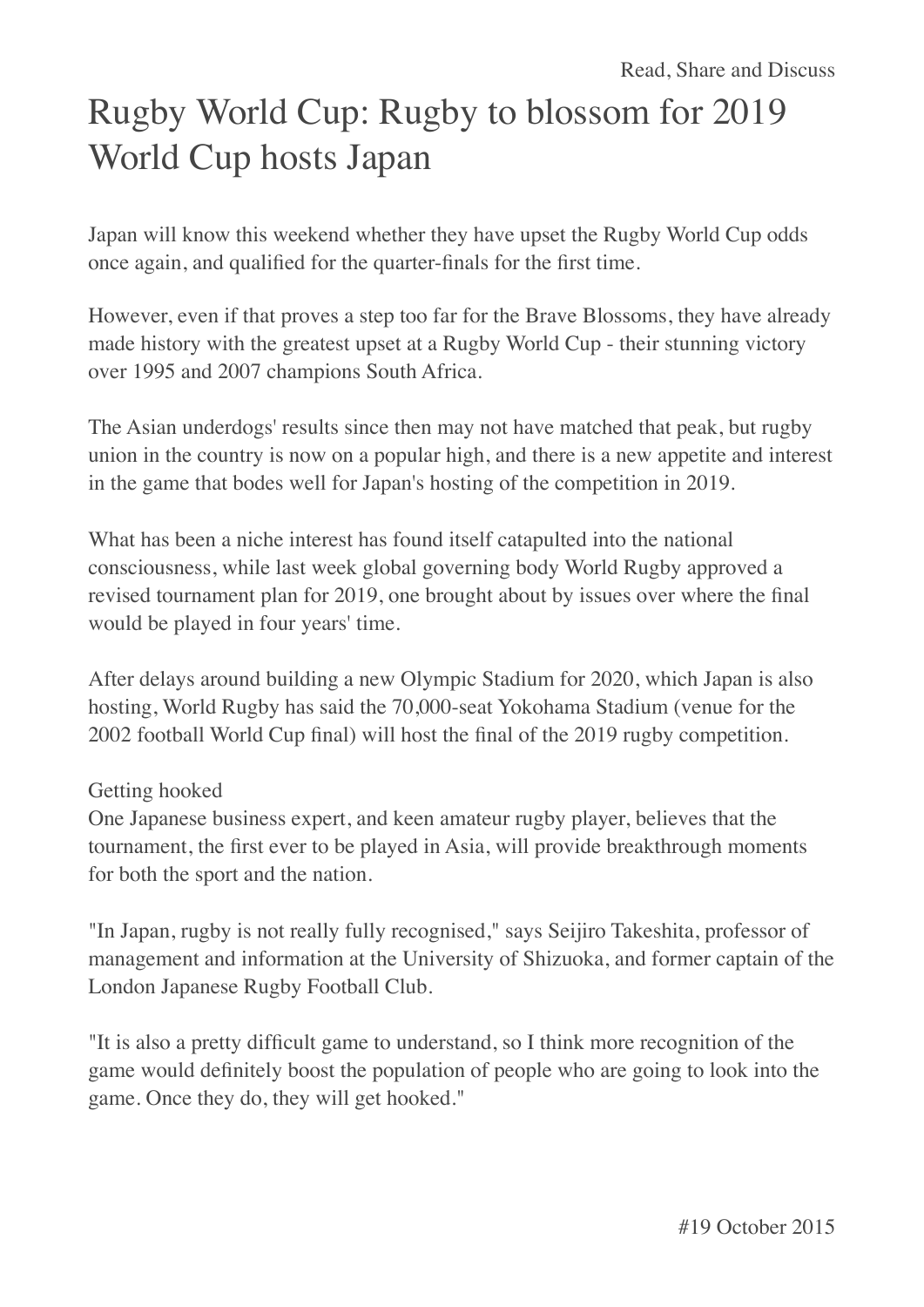There was an immediate upturn of interest after the South Africa victory, with nearly 20 million Japanese watching the team's second Rugby World Cup match against Scotland, their first following the stunning upset.

The Scotland match started at 22:15 Japan time and 19.5 million people, some 15% of the population, stayed up to watch.

"I think [the South Africa victory] had an astonishing mega-effect, both outside and in Japan," says Prof Takeshita. "That showed to the world that we can do this. Right now nobody argues that Japan will be hosting the World Cup in 2019."

## Business with leisure

Prof Takeshita says Japan has already eyed increased tourism as a major target for the economy and that the 2019 World Cup can "certainly give a very strong following wind to that trend, and also recognition that Japan could hold such a big event".

"It would also be a very big advertisement [for Japan] to the rest of the world, so it works very nicely inside and outside of Japan, and I do feel that Japan will make a very good host," he adds.

"Japan is known for its articulate and precise level of, for example, transportation, service, what have you... it is a very business-like community, and I think it a very good opportunity to show to the world that we can do this really, really well.

"It is also an opportunity for Japan to appeal to the world, that this isn't just business, but this is a wonderful place for leisure as well, and you can mix both of them together."

He said that Japan was still not "fully understood" by the rest of the world. "I think this is a very good opportunity for Japan to show that it is not only on the operations side that we can do it, but that the country is a very strong attraction for you to come back to many times later on."

# Touch rugby

Koji Tokumasu is general manager of the Japan 2019 Rugby World Cup Organising Committee and has been a fan of rugby since he fell in love with the game while studying in Cardiff.